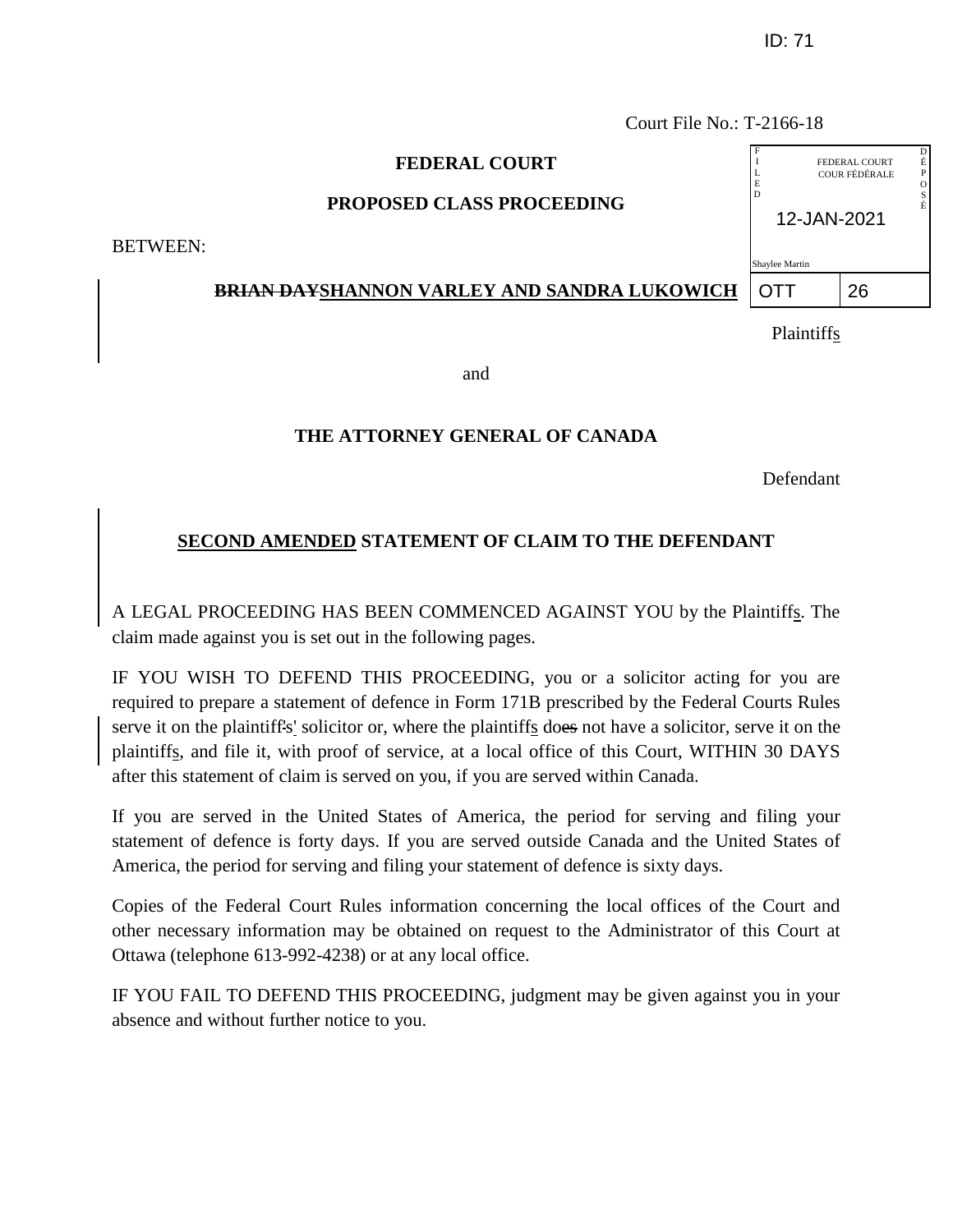| Date:                    | December 20, 2018 February 6, 2019                    |  |
|--------------------------|-------------------------------------------------------|--|
| Issued by:               | Stan Shepherd                                         |  |
| (Registry Officer)       |                                                       |  |
| Address of local office: | 180 Queen Street West, Suite 200, Toronto, ON M5V 3L6 |  |

# **TO: The Attorney General of Canada**

The Exchange Tower 3400-130 King Street West Toronto, ON M5X 1K6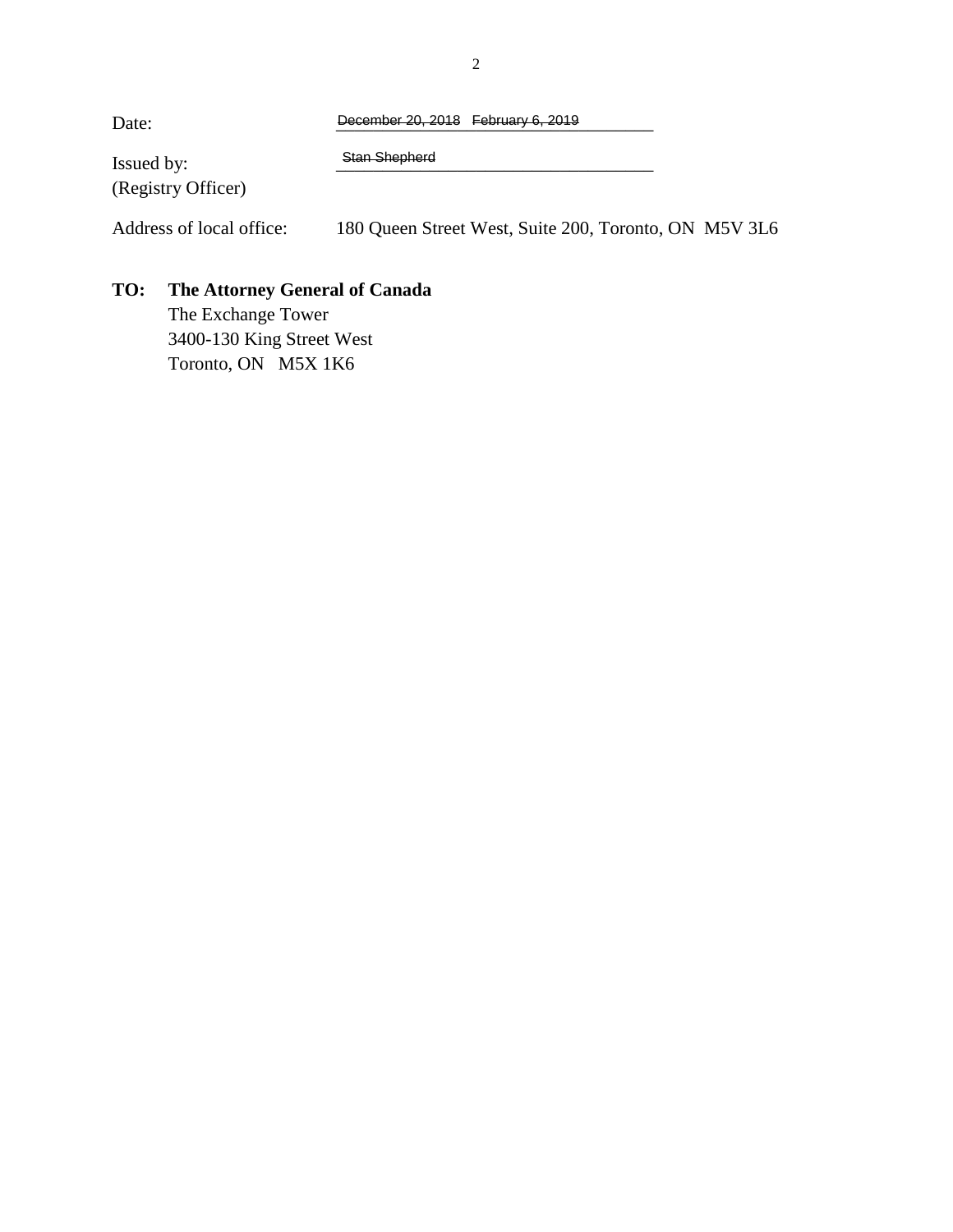## **A. CLAIM**

### 1. The Plaintiffs claims:

- (a) an order certifying this action as a class proceeding and appointing the Plaintiffs as Representative Plaintiffs for the Class;
- (b) a declaration that the Defendant breached its fiduciary duty to the Plaintiffs and the Class by reason of the events described herein;
- (c) a declaration that the Defendant breached its common law duty of care owed to the Plaintiffs and the Class by reason of the events described herein;
- (d) damages for breach of fiduciary duty and negligence in the amount that this Honourable Court deems appropriate;
- (e) punitive damages as this Honourable Court may find appropriate;
- (f) pre-judgment and post-judgment interest pursuant to the *Federal Courts Act*, R.S.C. 1985, c. F-7;
- (g) costs of the action on a substantial indemnity basis or in an amount that provides full indemnity;
- (h) the costs of notice and of administering the plan of distribution of the recovery in this action, plus applicable taxes, pursuant to Rule 334.38 of the *Federal Courts Rules*, S.O.R./98-106; and
- (i) such further and other relief as this Honourable Court deems just and appropriate in all the circumstances.

#### **B. OVERVIEW**

2. The term "**Sixties Scoop**" refers to the Canadian practice, generally beginning in the 1960s and continuing until the early 1990s, of taking ("scooping up") children of Métis and Non-Status Indian families and placing them for adoption with non-Aboriginal parents.

3. As a result, these "scooped" children lost their identity as Aboriginal persons and suffered, *inter alia*, mentally, emotionally, spiritually, and physically. Aboriginal communities describe the Sixties Scoop as destructive to their culture.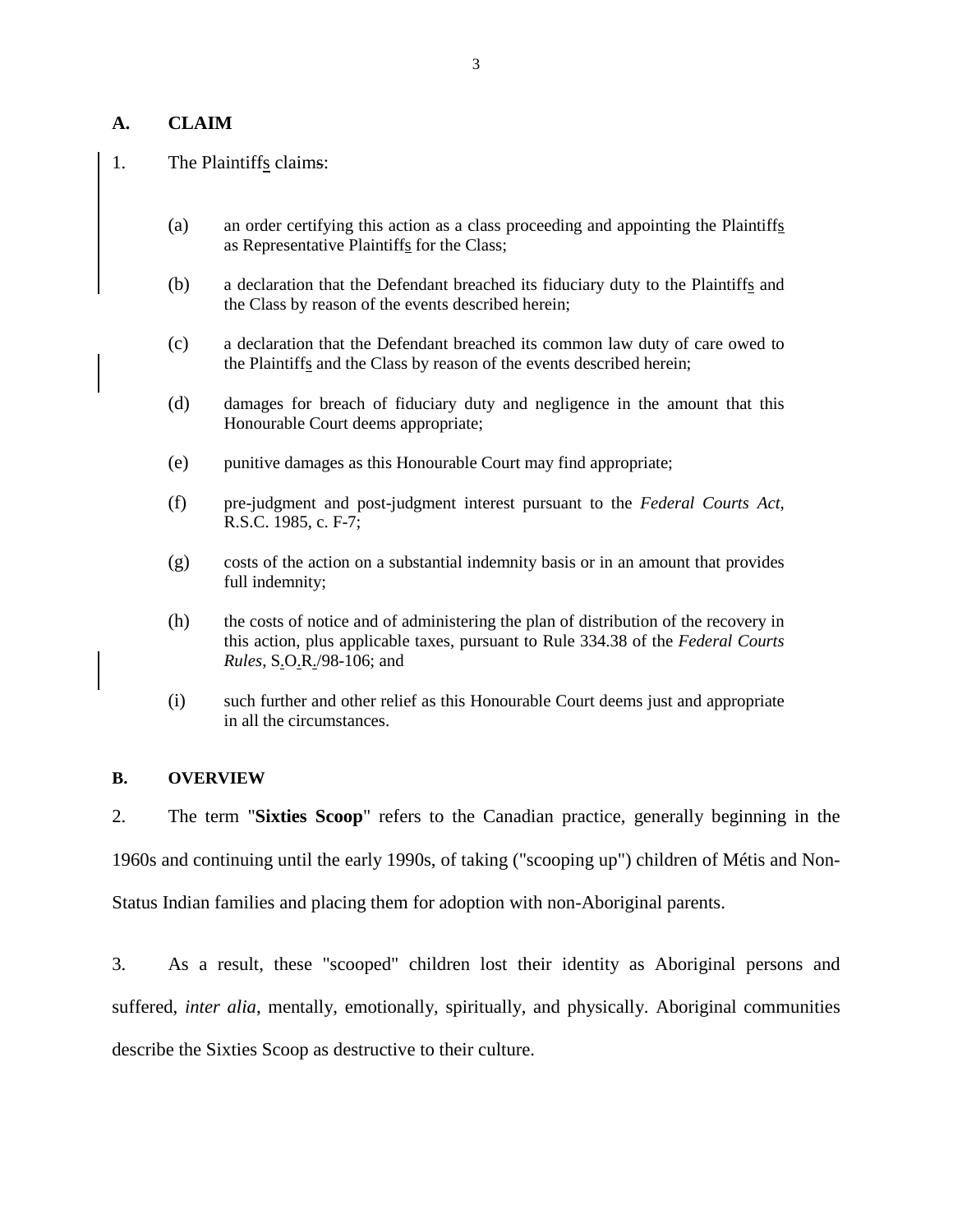4. This practice was largely dictated throughout Canada, although not exclusively, by bilateral agreements executed between Her Majesty the Queen in Right of Canada ("**Canada**" or the "**Defendant**") and the Provinces and/or Territories, under which, *inter alia*, Children's Aid Societies ("**CAS**"), or related agencies, scooped Aboriginal children from their homes for foster placement in, and/or adoption with, non-Aboriginal homes. In exchange, Canada reimbursed the Provinces and/or Territories for per diem costs of providing these services for Aboriginal children therein. The practice also occurred in the absence of bilateral agreements, contrary to Canada's duty owed to Métis and Non-Status Indian children.

5. By virtue of this practice in Canada, the Defendant (or "**Canada**") breached its fiduciary duty and common law duty of care that it owed to the Plaintiffs and Class Members.

## **C. THE PARTIES**

6. The proposed Representative Plaintiff on behalf of the Class is Brian Day. He was born in Toronto, Ontario and now resides in Ottawa, Ontario. There are two proposed Representative Plaintiffs.

7. The first proposed Representative Plaintiff is Shannon Varley. Ms. Varley was born in Prince Albert, Saskatchewan and now resides in Merritt, British Columbia. Ms. Varley is Non-Status under the *Indian Act*.

6.8. The second proposed Representative Plaintiff is Sandra Lukowich. Ms. Lukowich was born in Prince Albert, Saskatchewan and now resides in Wainwright, Alberta. Ms. Lukowich is Métis.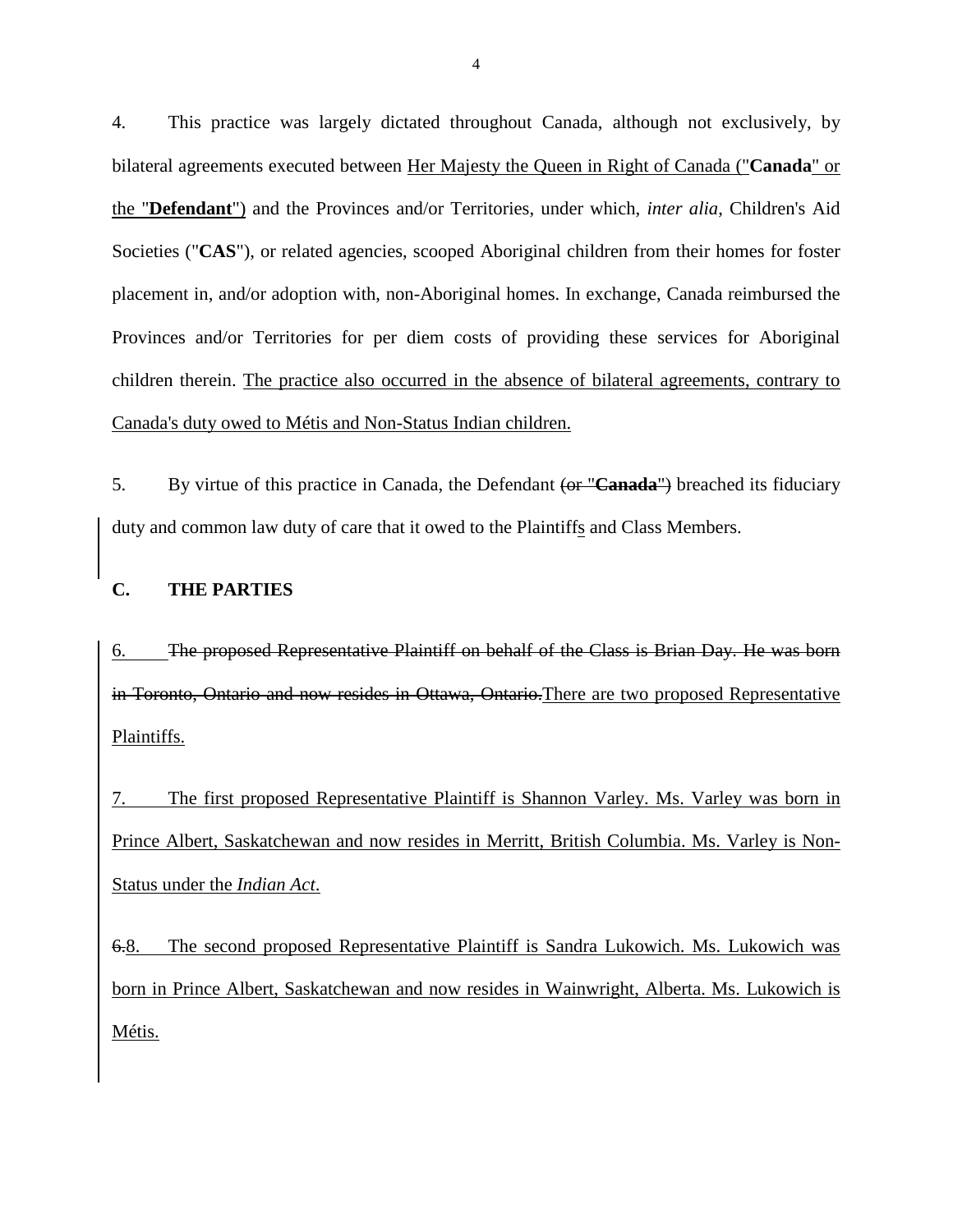7.9. The Defendant, the Attorney General of Canada, represents Her Majesty the Queen in Right of Canada.

8.10. The Defendant is vicariously liable for the acts and omissions of its employees, agents, and servants.

### **D. THE CLASS**

9.11. The Proposed Class is composed of all Métis and Non-Status Indian persons in Canada, who were taken and placed in the care of non-Aboriginal foster or adoptive parents who did not raise the children in accordance with the Aboriginal person's customs, traditions, and practices.

# **E. THE PLAINTIFF'S' EXPERIENCES**

12. The Plaintiff, Shannon Varley, was born in Prince Albert, Saskatchewan, on May 10, 1968. Ms. Varley is Non-Status under the *Indian Act*.

13. Ms. Varley's mother was Indigenous.

14. Ms. Varley was taken by her mother at birth by Saskatchewan child welfare workers.

15. Ms. Varley was adopted as a newborn through Saskatchewan's Adopt Indian Métis (AIM) Program. Her adoptive parents came to Prince Albert and selected her from a group of newborns who were up for adoption.

16. Ms. Varley's adoptive family raised her on a farm near Avonhurst, Saskatchewan.

17. Ms. Varley's adoptive family did not talk about her heritage.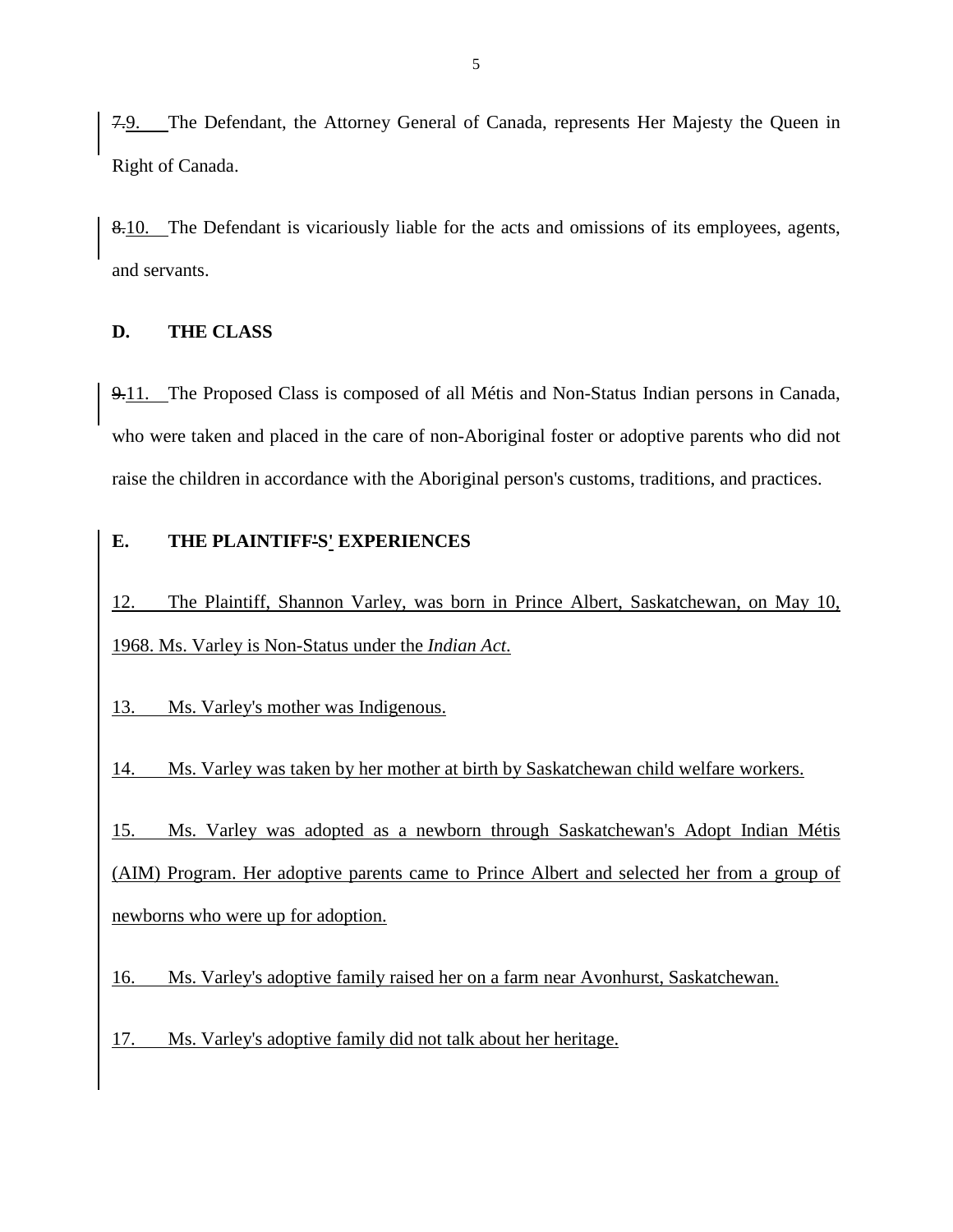18. Ms. Varley had no contact with child services workers or any other government representatives during the time I was living with my adoptive family.

19. Ms. Varley was not provided with any services that would enable her to be aware of and exercise her culture, traditions, and customs during the time she was living with her adoptive family.

20. Ms. Varley was not provided with any services that would enable her to be aware of and exercise her treaty rights during the time she was living with her adoptive family.

21. When she began living on her own as an adult, Ms. Varley was not provided with any information about her background by child services workers or any other government representatives.

22. As she grew older, Ms. Varley wasn't able to feel proud of her heritage. She feels that learning that she was taken away from her mother, and the adoption process as a whole, made her feel ashamed of who she was. As the mother of three children, she feels that she was not able to teach her children to be proud of who they are.

23. To this day, Ms. Varley feels disconnected from her family, community, culture.

24. The Plaintiff, Sandra Jacqueline Lukowich, was born in Prince Albert, Saskatchewan, on June 5, 1963.

25. Mr. Lukowich was born to a Métis mother.

26. Ms. Lukowich was taken from her mother by Saskatchewan child welfare workers on November 17, 1963.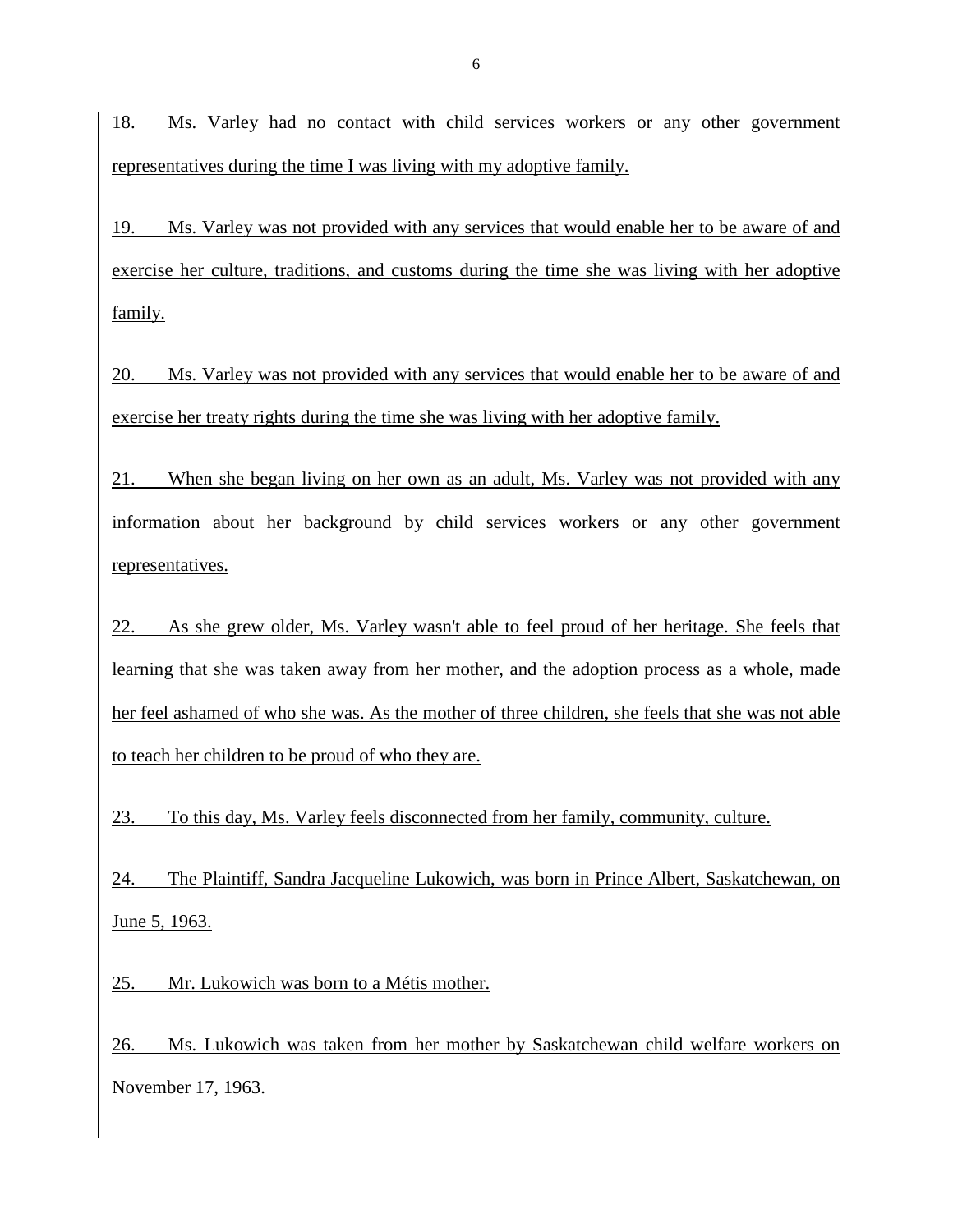27. Ms. Lukowich was adopted by a non-Indigenous family on October 5, 1965.

28. Ms. Lukowich's adoptive family knew about her heritage, but rarely mentioned it. Her adoptive family did not take any steps to enable her to be aware of and practice her culture, traditions, and customs.

29. While she was living with her adoptive family, Ms. Lukowich had no direct contact with child services workers or other government representatives.

30. Ms. Lukowich was not provided with any services that would enable her to be aware of and exercise her culture, traditions, and customs during the time she was living with her adoptive family.

31. Ms. Lukowich was not provided with any services that would enable her to be aware of and exercise her treaty rights during the time she was living with her adoptive family.

32. Ms. Lukowich became aware of her Métis heritage as a young adult.

33. Ms. Lukowich has not been able to reconnect with her community. Because she was taken from her community at such a young age, she feels that she does not know what or who she would be connecting to. She feels disconnected from her heritage.

10. The Plaintiff, Brian John Day, was born Brian John Granger Grant in Toronto, Ontario on February 24, 1974.

11. Mr. Day was born to a Métis family. His grandmother was an ancestor of the Drummond Island Voyageurs.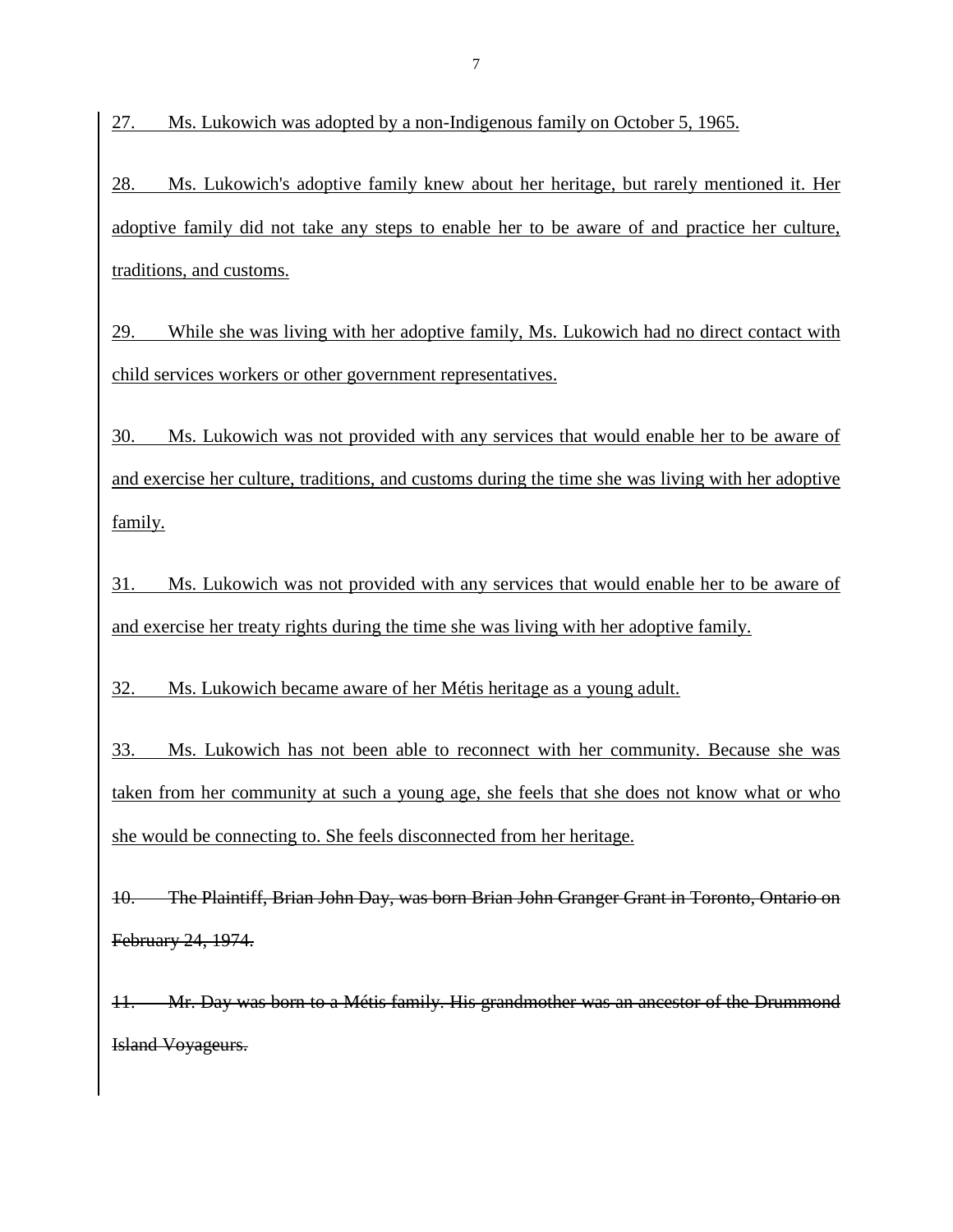12. For the first four (4) years of his life, Mr. Day was raised in accordance with his family's Métis tradition. He spent time hunting and bullfrogging. He attended Métis Day in Burleigh Falls, Ontario. He attended pow wows and was exposed to French and other Indigenous languages and Métis traditions.

13. In 1978, Mr. Day was taken away from his family by Kawartha-Haliburton Children's Aid Society.

14. Shortly thereafter, Mr. Day was placed with a non-Aboriginal family who owned a farm.

15. After this first family, Mr. Day was adopted. The family that adopted Mr. Day was the Day family.

16. The Day family resided in Sudbury, Ontario. Mr. Day, then known as Brian John Granger Grant, had his last name changed to Day.

17. Mr. Day was told by his non-Aboriginal adopted family that he was not Métis or Indigenous. For years, he was told by this family that he was white and Scottish.

18. Mr. Day was not raised by this family in accordance with his Métis identity, culture, customs and background. He was not taught about his Métis heritage, culture, or language.

19. Mr. Day spent seven (7) years with the Day family.

20. When he was thirteen (13) years old, Mr. Day was removed from the Day family and placed in Sudbury Manitoulin Children's Aid Society, where he was placed in a group home.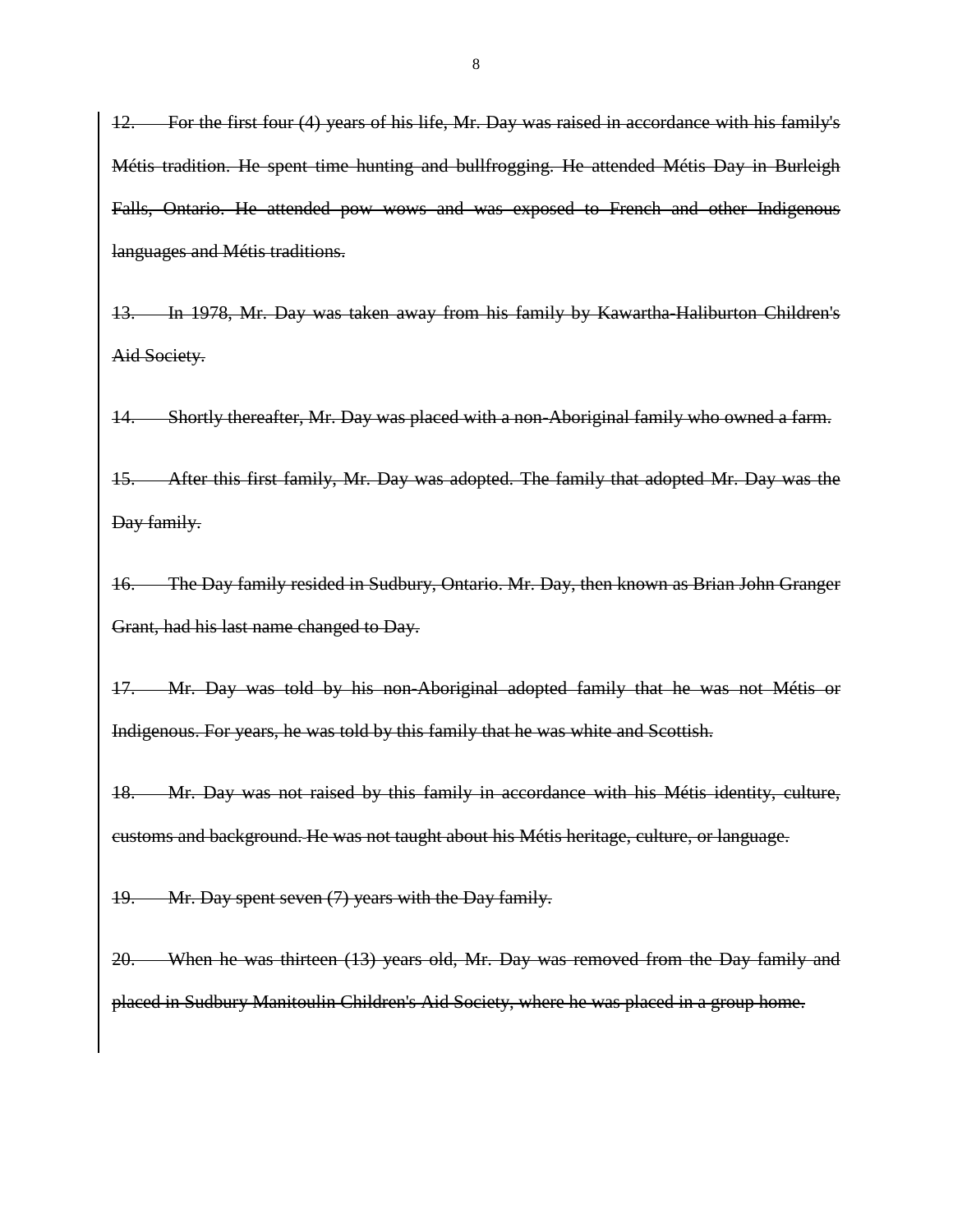21. Soon after, Mr. Day became a Crown ward. He stayed in a group home until the age of fifteen (15), and then went back to his adopted family. Shortly thereafter, he was placed again in a foster home. When he turned, sixteen (16), he was released.

22. At no time during this period was Mr. Day exposed to or taught about Métis heritage, culture, or language.

23. As a result of his adoption by a non-Aboriginal family, Mr. Day has lost his Métis cultural identity. He does not attend Métis events. He is not familiar with traditional Métis beliefs or traditions. He does not speak the French language.

24. Because of the Sixties Scoop, Mr. Day is emotionally, spiritually and culturally disconnected. He feels alienated, anxious, hopeless, sad, frustrated, and resentful. He feels broken and traumatized, confused and spiritually damaged. He feels as if he does not belong anywhere.

25. Mr. Day has largely lost contact and ties with his biological Métis family, community, language, and culture. He was deprived of his Métis identity, culture, customs and background. He was deprived of his family relationships.

26. Mr. Day's past life experiences have significantly impacted his present interpersonal relationships. He has difficulty opening up to others, including friends, adoptive parents, and his girlfriend. Having a fragmented sense of self has led him to develop relationships that can be best described as superficial in many instances. Feeling unlovable and having a confused identity has contributed to low self-esteem, low self-worth, and self-loathing.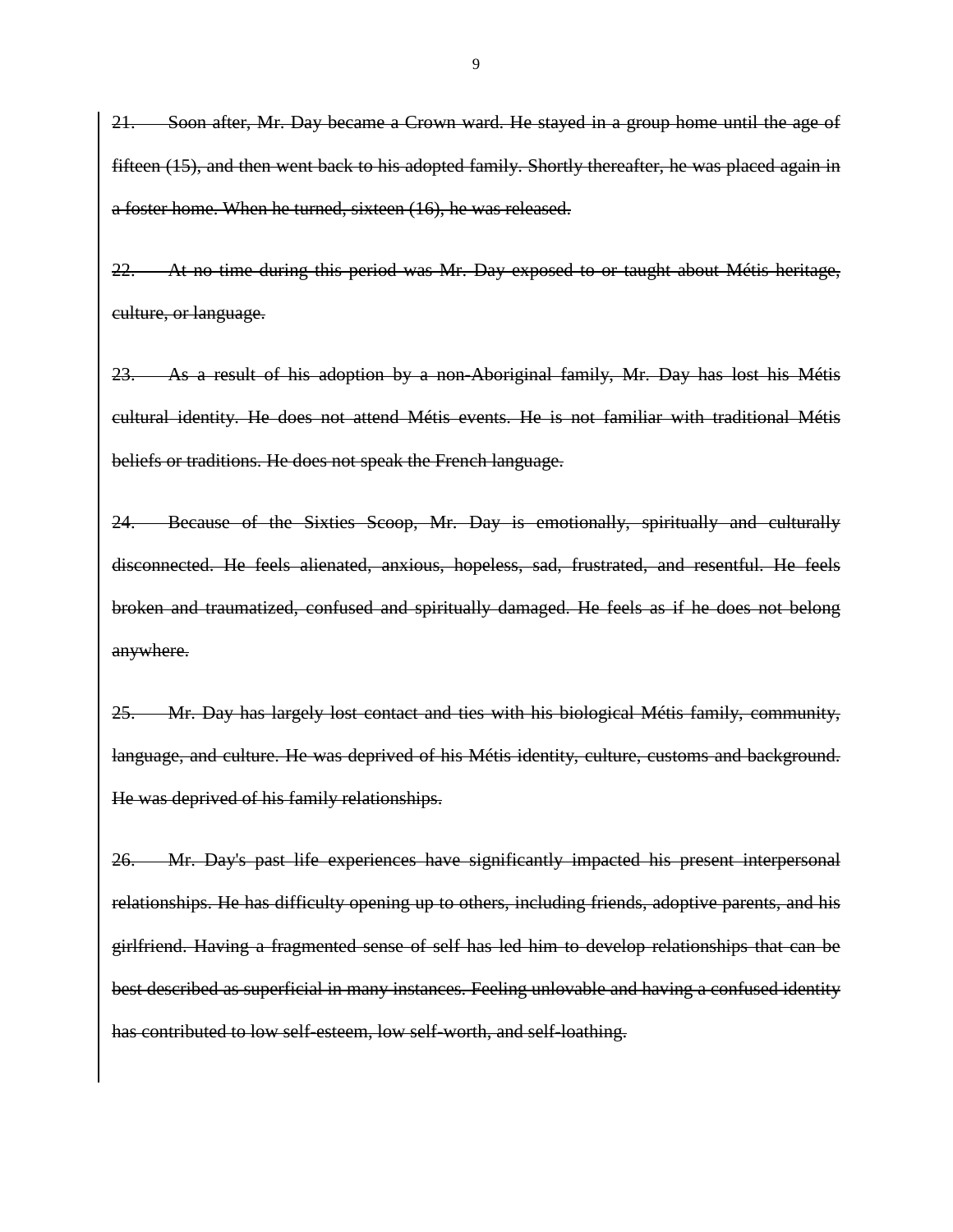27. Mr. Day continues to struggle with his adoption and feels caught between two worlds. He feels difficulty engaging in the culture in which he was raised and difficulty engaging in the Métis culture into which he was born. He feels alone and stuck. He feels psychologically damaged and spiritually broken. He wants to heal and begin repairing his spirit so that he can move forward and live at peace.

#### **F. CANADA'S FIDUCIARY DUTY TO THE CLASS MEMBERS AND THE HONOUR OF THE CROWN**

28.34. The Defendant, Canada, has a fiduciary-beneficiary relationship with Métis and Non-Status Indian persons in Canada and is bound to act honourably in all of its dealings with them.

29.35. The Defendant has exclusive jurisdiction in respect of Aboriginal peoples, including Métis and Non-Status Indian persons, pursuant to, *inter alia*, section 91(24) of the *Constitution Act, 1867*, the common law, and court rulings of high and binding authority.

30.36. By virtue of its constitutional obligations, the Defendant has an ongoing obligation of consultation on matters relevant to Aboriginal interests, including the interests of Métis and Non-Status Indian persons. There is an express and implied undertaking by Canada to protect the best interests of Métis and Non-Status Indian persons at all times.

31.37. At all material times, the Defendant recognized and was aware that it had jurisdiction over and was responsible for the health and welfare of Métis and Non-Status Indian persons.

32.38. At all material times, the Defendant recognized and was aware that such Métis and Non-Status Indian persons were vulnerable to the acts and omissions of the Defendant.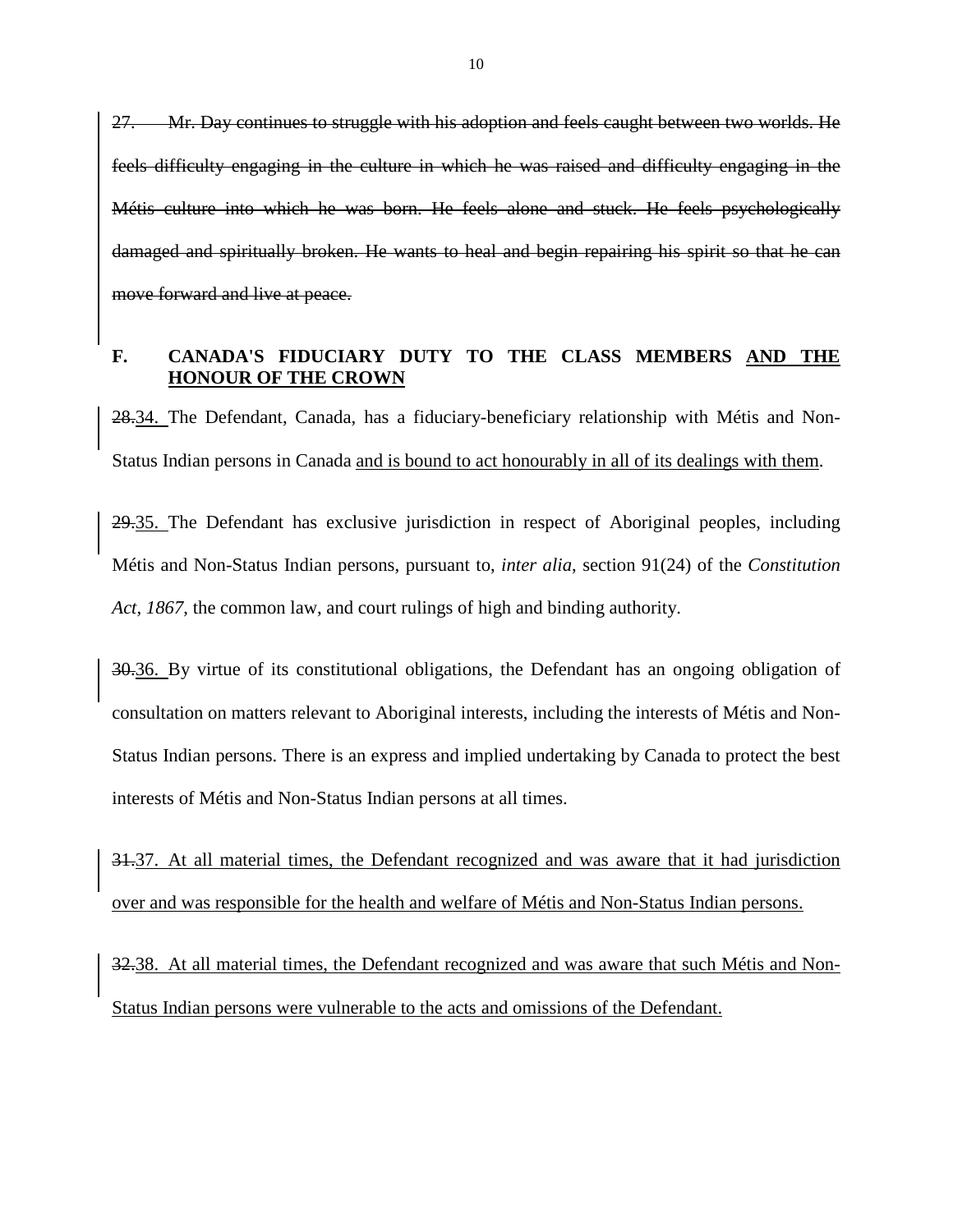33.39. At all material times, the Defendant had knowledge that the needs of Métis and Non-Status Indian persons -were not being met, and in particular, that through the acts and omissions of the Defendant, Métis and Non-Status Indians were at risk of being taken from their Aboriginal homes, and that those who were survivors of the Sixties Scoop faced the loss of their culture and identity.

34.40. The Defendant took no steps to protect or preserve the culture and identify of Métis and Non-Status Indian that were survivors of the Sixties Scoop.

35.41. Moreover, the Defendant's fiduciary duty is compounded by the fact that the Class Members were vulnerable Métis and Non-Status Indian children when taken from their Aboriginal homes, and accordingly, the Defendant assumed further responsibility for the supply of all the necessities of life to Class Members, *in loco parentis*, during the Class Period.

36.42. The Defendant had a special responsibility to Métis and Non-Status Indian persons during the class period, including on the basis of *parens patriae*.

37.43. Canada's constitutional obligations, in conjunction with the *Indian Act* and related legislation and policies, Canada's recognition of its jurisdiction over the health and welfare of Métis and Non-Status Indian persons, the doctrine of *parens patriae*, the common law, and the honour of the Crown, bestow a discretionary control requiring Canada to take steps to monitor, influence, safeguard, secure, and otherwise protect the vital interests of vulnerable Métis and Non-Status Indian children, and in particular, their cultural identity, which is fundamental to the security, welfare and survival of Métis and Non-Status Indian persons, as well as to safeguard the benefits derived from their rightful status as Aboriginals.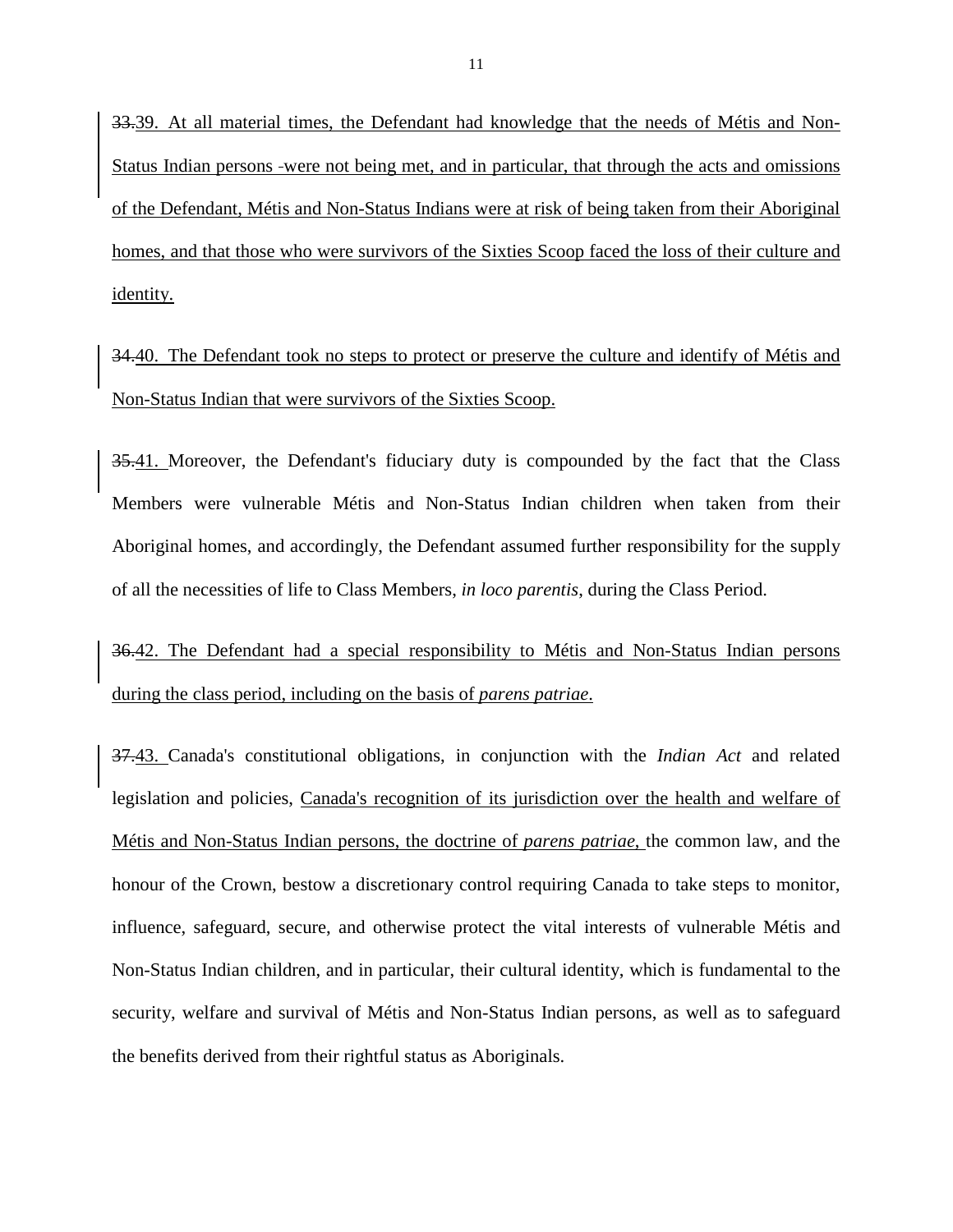38.44. As a result of these obligations, the Defendant had enhanced duties and obligations to Métis and Non-Status Indian persons.

39.45. The Defendant's fiduciary duty and to act honourably in respect of Métis and Non-Status Indian persons in Canada is are non-delegable in nature in light of the *sui generis* relationship between Canada and its Aboriginal peoples. It continued notwithstanding any bilateral agreements between Canada and the Provinces and/or Territories.

#### **G. CANADA'S COMMON LAW DUTY OF CARE TO THE CLASS MEMBERS**

40.46. The Defendant owes a duty of care to all Class Members. By virtue of, *inter alia*, the various bilateral agreements between Canada and the Provinces and/or Territories, Canada created, planned, established, operated, financed, supervised, controlled and/or regulated the provision of child welfare services throughout Canada to the Métis and Non-Status Indian child Class Members.

41.47. Canada knew or ought to have known of the impropriety of policies in respect of Métis and Non-Status Indian children under the various bilateral agreements between Canada and the Provinces and/or Territories, and the negligent operation of such policies, including the failure to ensure that the child welfare programs were administered appropriately to Métis and Non-Status Indian children, such as by adoption and/or permanent foster care in non-Aboriginal homes, failing which might foreseeably cause harms to the Class Members. This is especially so given that the persons affected were, by nature, vulnerable children.

42.48. The Defendant's duties to the class also arose by virtue of the circumstances identified in paragraphs 29-39.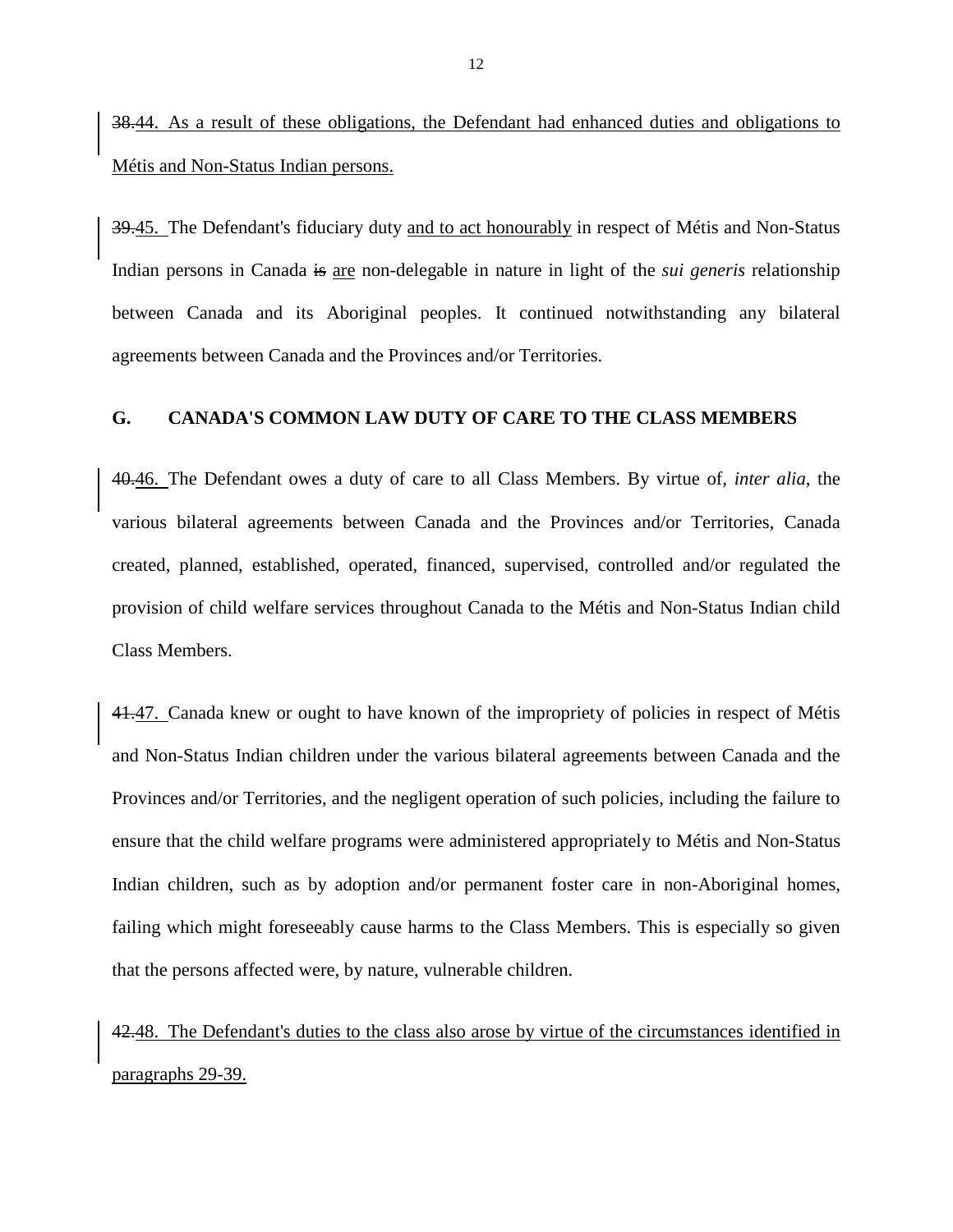43.49. Proximity between the Defendant and the Class Members is supplemented further by the acknowledged fiduciary duty in existence between them in respect of specific interests. Moreover, Canada assumed an obligation towards Métis and Non-Status Indian peoples regarding the provision of child welfare programs to them by virtue of the various bilateral agreements between Canada and the Provinces and/or Territories.

44.50. A duty of care is not eliminated just because the person who has the duty is engaged in what is intended to be an affirmative or beneficial act to the receiver.

### **H. CANADA BREACHED ITS DUTIES TO THE CLASS MEMBERS**

45.51. During the Class Period, the Defendant breached its fiduciary duty, honour of the Crown, constitutional, and/or common law duty of care by the following acts or omissions, including but not limited to:

- (a) Canada illegitimately delegated its non-delegable duties in respect of the vulnerable child Class Members;
- (b) Canada failed to ensure that an appropriate child welfare program for Métis and Non-Status Indian children was delivered in the Provinces and Territories when Canada proceeded to illegitimately delegate its obligations to the child Class Members;
- (c) Canada failed to properly monitor and properly oversee the provision of funding it made to the Provinces and/or Territories with respect to the child welfare programs for Métis and Non-Status Indian children, knowing that their operation was in conflict with its fiduciary duty and common law duty of care;
- (d) Canada failed to intervene and prevent the provision of child welfare services in consequence of which the Class Members were deprived of their Métis and Non-Status Indian culture and identity;
- (e) Canada failed to ameliorate the harmful effects of the child welfare services on Métis and Non-Status Indian persons in the Provinces and/or Territories for which it provided funding;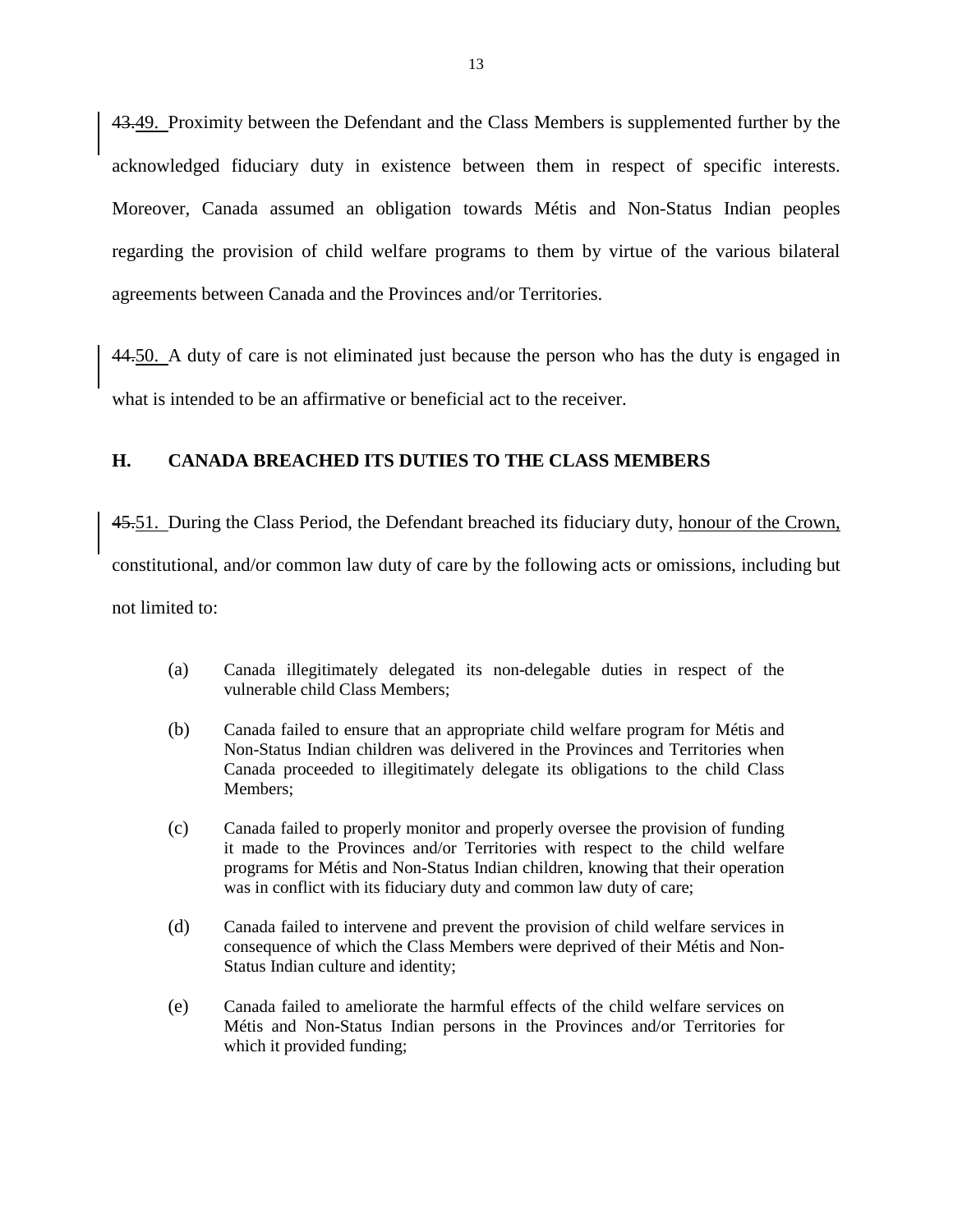- (f) Canada failed to ensure that Métis and Non-Status Indian children were made aware of their status as Métis and Non-Status Indian persons when they were placed in non-Aboriginal homes;
- (g) Canada failed to ensure that the Métis and Non-Status Indian children would be provided with services that could enable them to be aware of and exercise their culture, traditions, customs and identity during the period of their placement in non-Aboriginal homes;
- (h) Canada failed to ensure that Métis and Non-Status Indian children would be provided with services that could enable them to be aware of and exercise their treaty and other related rights and benefits as Métis and Non-Status Indian persons during the period of their placement in non-Aboriginal homes;
- (i) Canada failed to ensure that Métis and Non-Status Indian children were made aware of their status as Métis and Non-Status Indian persons and treaty and other related rights and benefits available to them when they left their non-Aboriginal homes or entered their age of majority, failing which the Class Members could not reclaim, or had difficulty reclaiming, their status and concordant benefits;
- (j) Canada failed to ensure the healthy development, childhood, and family and community life of the vulnerable Class Members;
- (k) Canada failed to consult with Indian Bands, Aboriginal communities, and other necessary Aboriginal stakeholders, in respect of the provision of funding for child welfare practices and policies to Métis and Non-Status Indian children that it knew were in conflict with its duty to protect the cultural identity and treaty and other related status and rights of Aboriginal persons; and
- (l) Canada was careless, reckless, wilfully blind, or deliberately accepting of, or was actively promoting, a policy of cultural assimilation.

46.52. At all relevant times, Canada had sole jurisdiction, discretion, authority and an obligation to intervene. It did not. Instead, Canada failed to take any steps to prevent Class Members from being "scooped", failed to protect vulnerable Métis and Non-Status Indian children, and provided funding to the Provinces and Territories to ensure that the applicable child welfare legislation would extend to Métis and Non-Status Indian children. As Canada knew, the various bilateral agreements between Canada and the Provinces and/or Territories did not provide protection for the cultural identity and treaty and other related status and rights of vulnerable Métis and Non-Status Indian children within the child welfare system in Canada.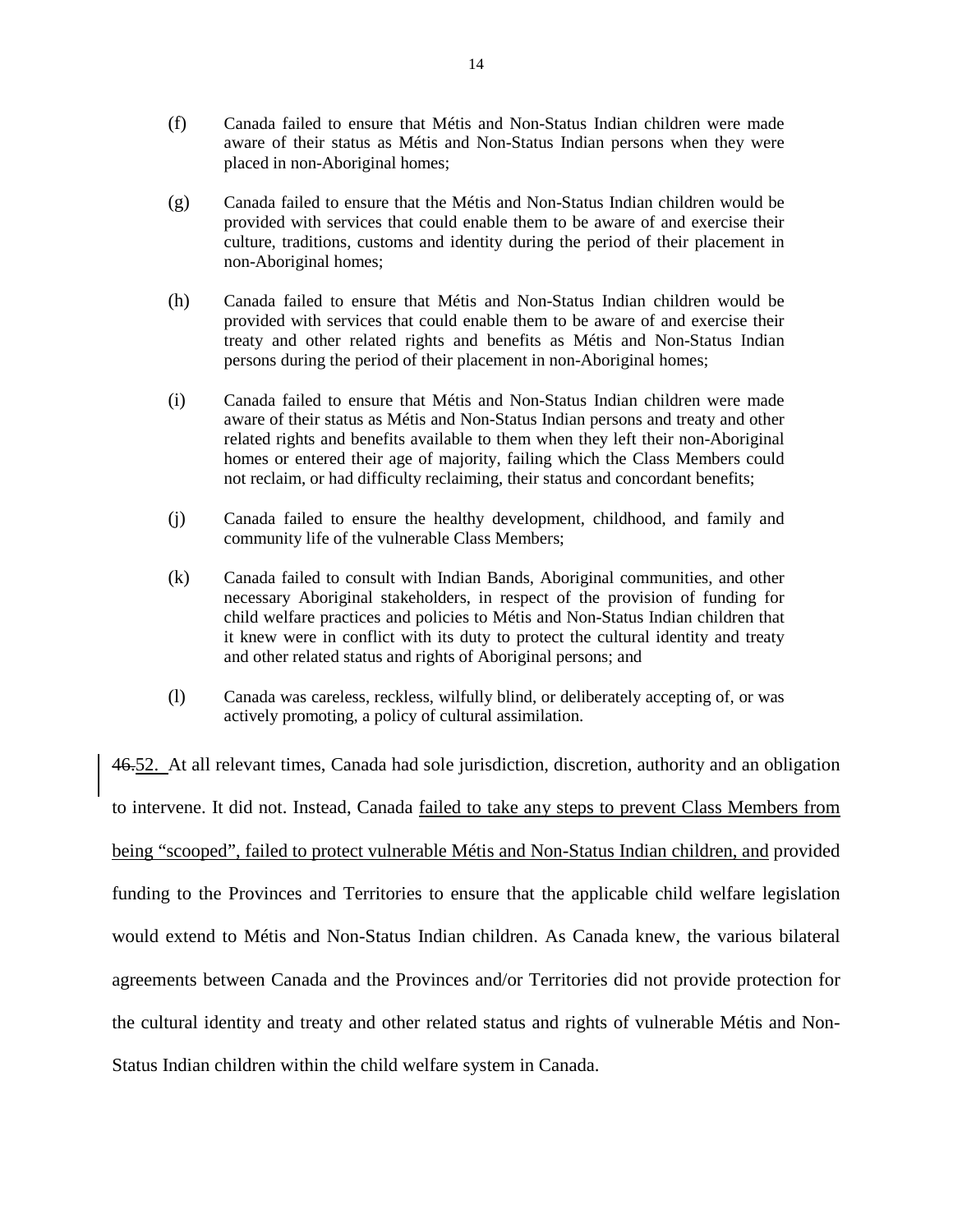47.53. The actions and omissions of Canada, as described herein, were acts of fundamental disloyalty, betrayal and dishonesty to the Plaintiffs and the Class Members.

48.54. Canada turned a blind eye to the Class Members, when it knew, or reasonably ought to have known, that the Class Members would thereby individually and collectively lose their cultural identity, lose their protected treaty and other related status and related monetary and non-monetary benefits, and would suffer other harms described herein.

49.55. The provision of funding through the various bilateral agreements between Canada and the Provinces and/or Territories did not absolve Canada from the duty to take reasonable steps to prevent vulnerable Métis and Non-Status Indian children from, *inter alia*, losing their cultural identity and treaty and other benefits, as a by-product of the child welfare policies implemented in Canada.

#### **I. DAMAGES SUFFERED BY CLASS MEMBERS**

50.56. As a consequence of the negligence and breach of fiduciary duty by the Defendant and its agents for whom the Defendant is vicariously liable, the Class Members, including the Plaintiffs, suffered injury and damages, including but not limited to:

- (a) mental, emotional, and spiritual abuse and suffering;
- (b) physical abuse and suffering;
- (c) sexual abuse and suffering;
- (d) deprivation of Aboriginal culture, customs, traditions, language, and spirituality;
- (e) deprivation of Aboriginal identity;
- (f) deprivation monetary and non-monetary benefits for Aboriginal persons;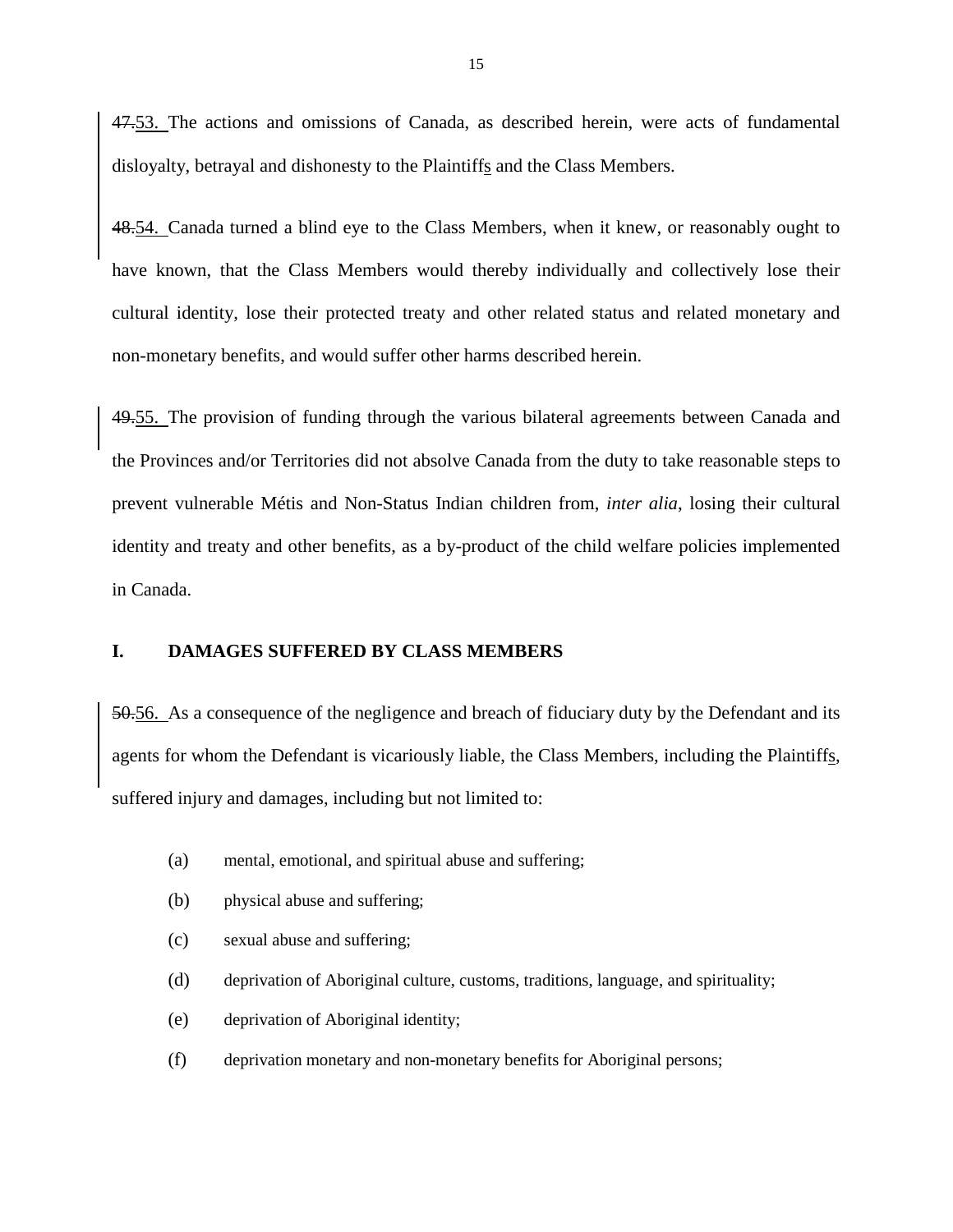- (g) deprivation of reserve or related land on which to reside and join an Aboriginal community;
- (h) forced cultural assimilation;
- (i) deprivation of family and familial relations;
- (j) deprivation of a healthy development and childhood;
- (k) deprivation of one's ability to pass one's culture and identity on to one's children;
- (l) loss of self-esteem and self-worth;
- (m) social dysfunctionality and alienation from family, spouses and children;
- (n) impaired capacity for employment and to earn income;
- (o) the need for psychological, psychiatric and medical treatment as a result of the above; and
- (p) pain and suffering.

### **J. PUNITIVE AND EXEMPLARY DAMAGES**

51.57. The Plaintiffs pleads that Canada, including its senior officers, directors, bureaucrats, ministers and executives, had specific and complete knowledge of the widespread mental, emotional, and physical abuse, or potential therefore, perpetrated upon Class Members that occurred during the Class Period. Despite this knowledge, Canada entered into the various bilateral agreements between Canada and the Provinces and/or Territories and proceeded to operate thereunder in an irresponsible and indifferent fashion and permitted the perpetration of grievous harm to the Class Members.

52.58. The high-handed and callous conduct of Canada warrants the condemnation of this Honourable Court. Canada conducted its affairs with wanton and callous disregard for the Class Members' interests, safety and well-being. Canada breached its fiduciary duties, honour of the Crown, and common law duties of care owed to the Class Members.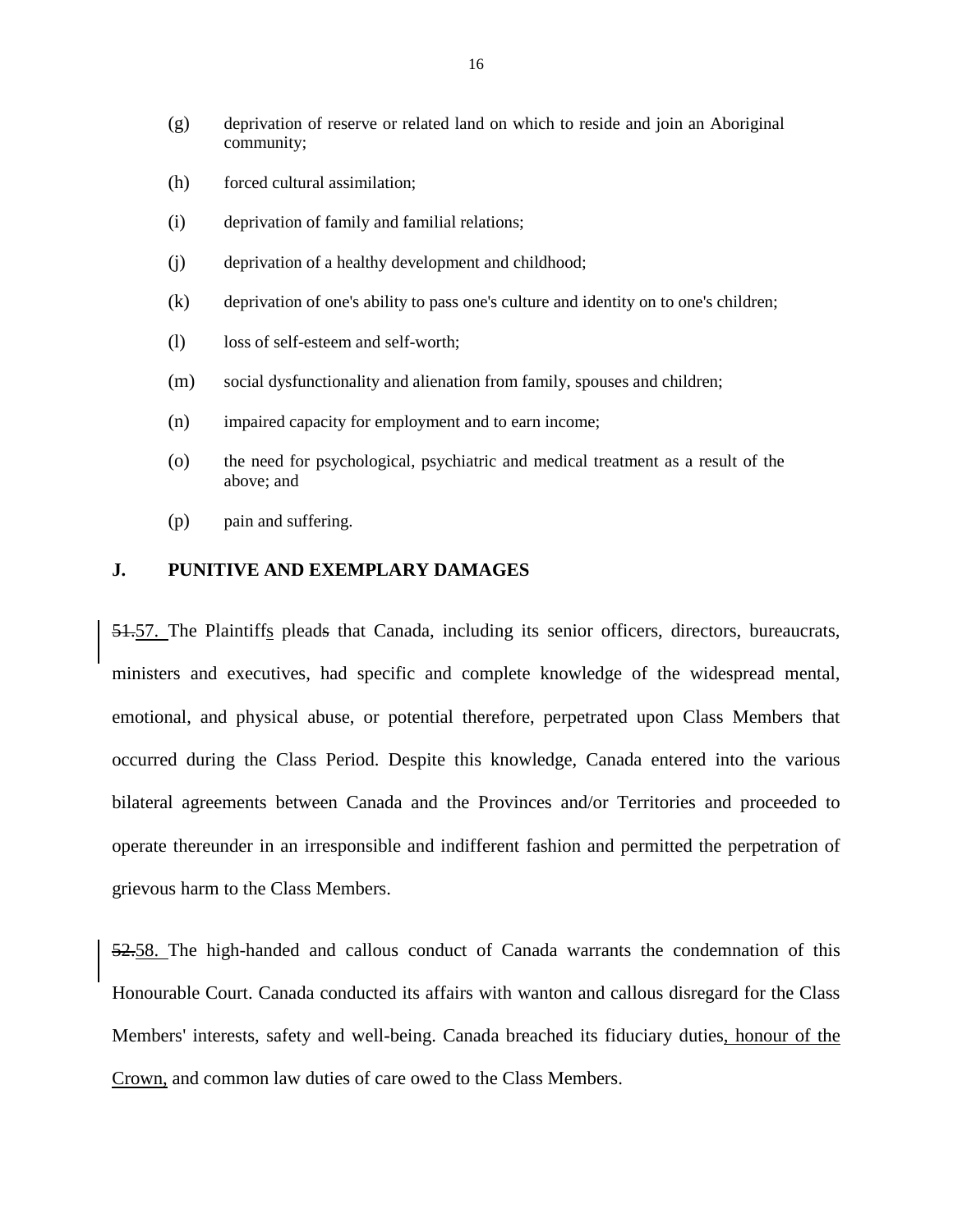53.59. Over a lengthy period, the Plaintiffs and Class Members were treated in a manner that could only result in aggravated and increased, *inter alia*, mental, emotional, spiritual, and physical suffering for a vulnerable population. The effects of Canada's actions have violated the Class Members' rights and have irreparably altered the paths of their lives.

54.60. Full particulars respecting Class composition and the effects of the Sixties Scoop on the Class Members are within Canada's knowledge, control and possession.

55.61. The Plaintiffs pleads and relyies upon the:

- (a) *Federal Courts Rules*, S.O.R./98-106;
- (b) *Federal Courts Act*, R.S.C., 1985, c. F-7;
- (c) *Constitution Act, 1867*, 30 & 31 Victoria, c. 3 (U.K.); and
- (d) Common law.

56.62. Where the actions of Canada and its employees, agents and servants took place in

Québec, they constitute:

- (a) fault giving rise to the extra-contractual liability of the Defendant, its employees, servants and agents to the Plaintiffs and Class pursuant to the *Civil Code of Québec*, S.Q. 1991, c. 64, Art. 1457; and
- (b) fault giving rise to the extra-contractual liability of the Defendant in accordance with the *Crown Liability and Proceedings Act*, R.S.C. 1985, c. C-50, s. 3, and the *Interpretation Act*, R.S.C. 1985, c. 1-16, s. 8.1; thereby
- (c) giving rise to the liability of the Defendant to pay damages, including punitive damages to the Plaintiffs and Class members pursuant to the *Civil Code of Québec*, Arts. 1611-1621.

57.63. The Plaintiffs pleads and relyies on the tolling provisions of the class proceedings statutes in Canada, including:

- (a) *Class Proceedings Act,* S.A. 2003, c. C-16.5, s. 40;
- (b) *Class Proceedings Act,* R.S.B.C. 1996, c. 50, s. 39;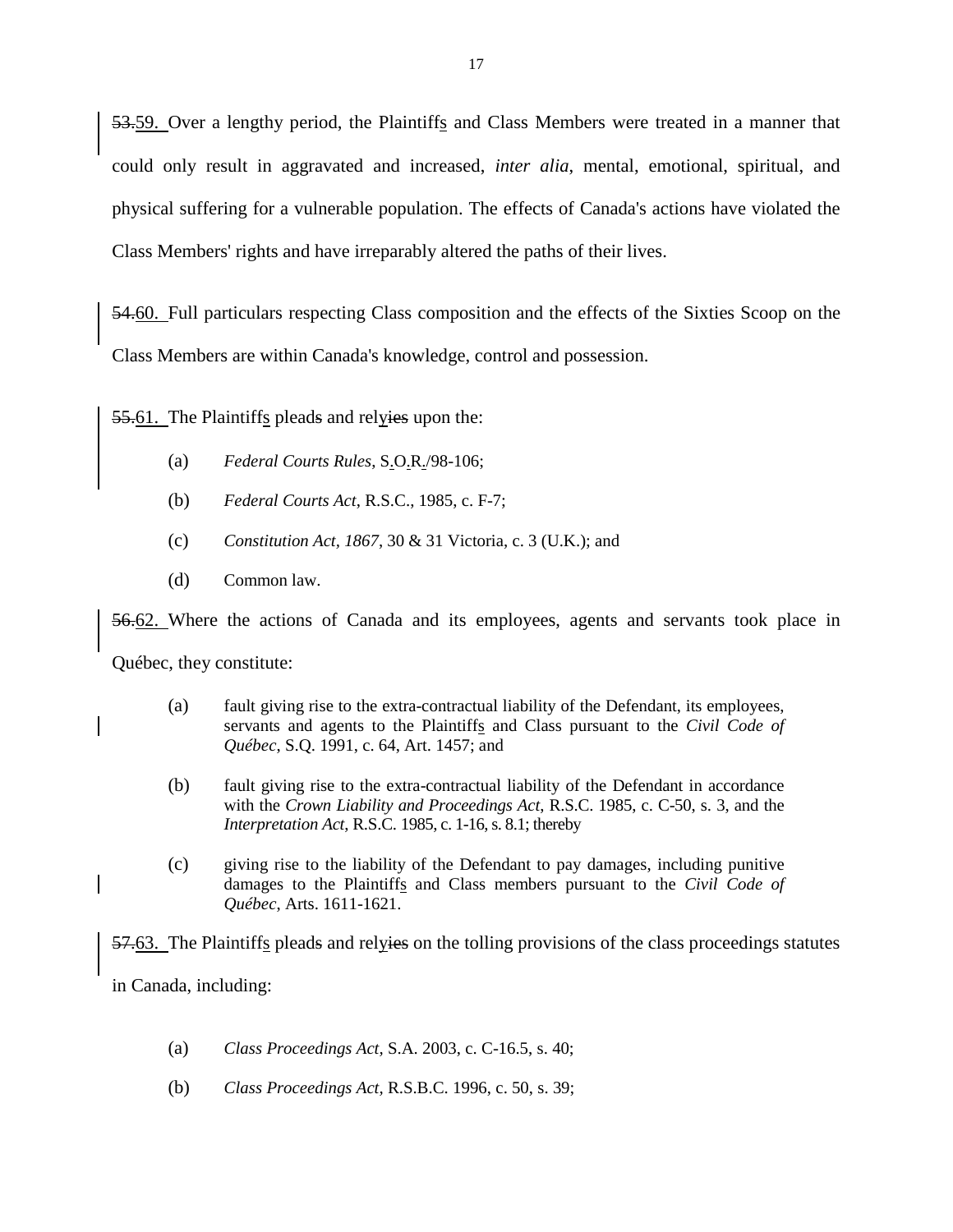- (c) *The Class Proceedings Act,* C.C.S.M. c. c.130, s. 39;
- (d) *Class Actions Act,* S.N.L. 2001,c. C-18.1, s. 39;
- (e) *Class Proceedings Act,* R.S.N.B. 2011, c. 125, s. 41;
- (f) *Class Proceedings Acts*, S.N.S. 2007, c. 28, s. 42;
- (g) *Class Proceedings Act, 1992,* S.O. 1992 c. 6, s. 28; and
- (h) *The Class Actions Act,* S.S. 2001, c. C-12.01, s. 43.

58.64. The Sixties Scoop Settlement Agreement and the Sixties Scoop Settlement Agreement implementation order specifically preserved all claims against Canada on behalf of Métis and Non-Status Indian persons.

59.65. The Plaintiffs proposes that this action be tried at Toronto, Ontario.

**DATED** at Toronto, Ontario, this 20<sup>th</sup> day of December, 2018.

**Kirk M. Baert** LS#: 30942O Tel: 416-595-2092 / Fax: 416-204-2889 kmbaert@kmlaw.ca **Celeste Poltak** LS#: 46207A Tel: 416-542-2701 / Fax: 416-204-2909 cpoltak@kmlaw.ca **Jamie Shilton** LS#: 80270R Tel: 416-595-2065 / Fax: 416-204-2907 jshilton@kmlaw.ca **Garth Myers** LS#: 62307G Tel: 416-595-2102 / Fax: 416-977-4472 gmyers@kmlaw.ca

\_\_\_\_\_\_\_\_\_\_\_\_\_\_\_\_\_\_\_\_\_\_\_\_\_\_\_\_\_\_\_\_

**Koskie Minsky LLP** 20 Queen Street West Suite 900, Box 52 Toronto, ON M5H 3R3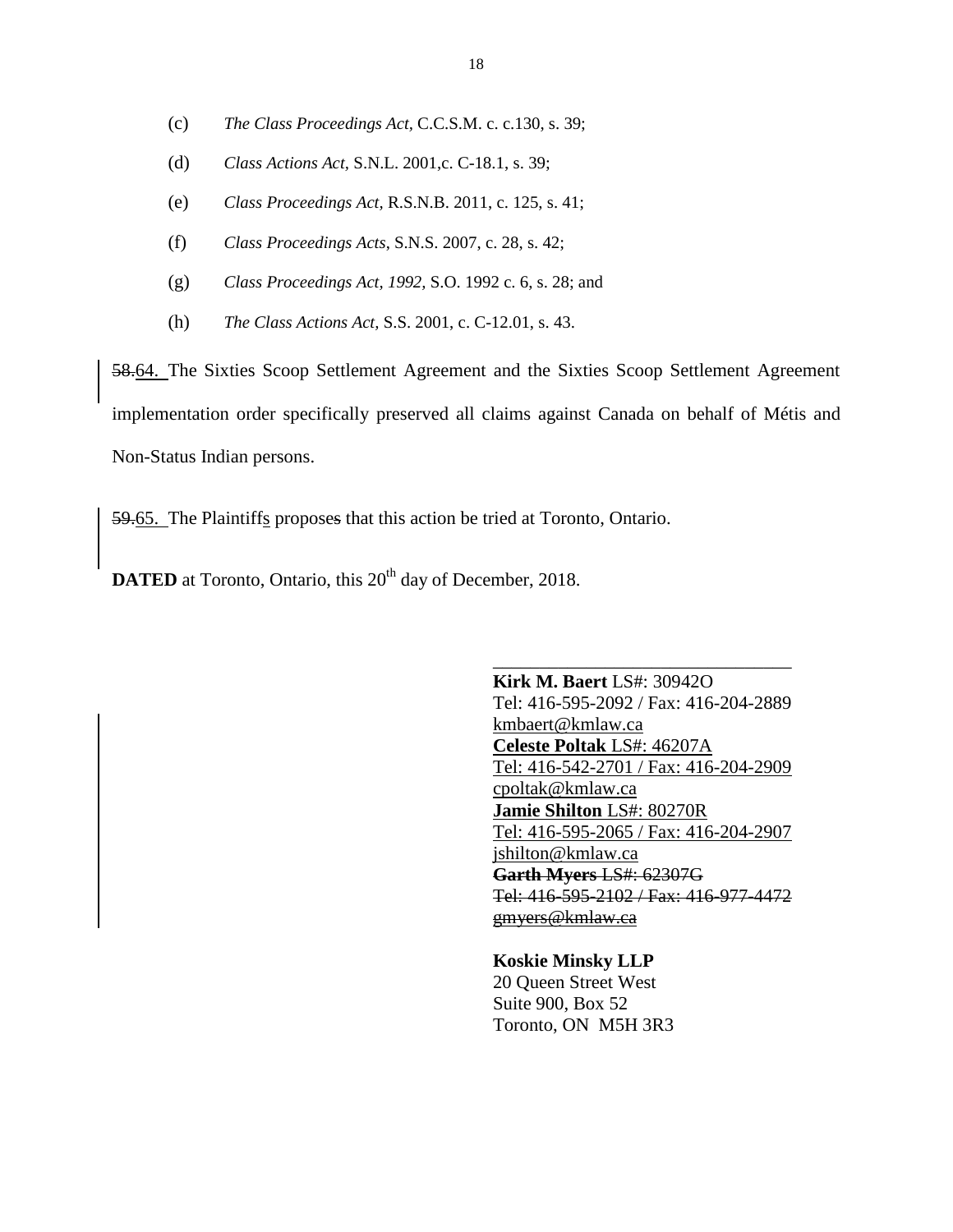## **PALIARE ROLAND ROSENBERG ROTHSTEIN LLP** 35-155 Wellington St W Toronto ON M5V 3H1

**Linda Rothstein** LS#: 21838K Tel: 416-646-4327 / Fax: 416-646-4301 linda.rothstein@paliareroland.com **Andrew Lokan** LS#: 31629Q Tel: 416-646-4324 / Fax: 416-646-4301 andrew.lokan@paliareroland.com **Lindsay Scott** LS#: 60275G Tel: 416-646-7442 / Fax: 416-646-4301 Lindsay.scott@paliareroland.com

Lawyers for the Plaintiffs